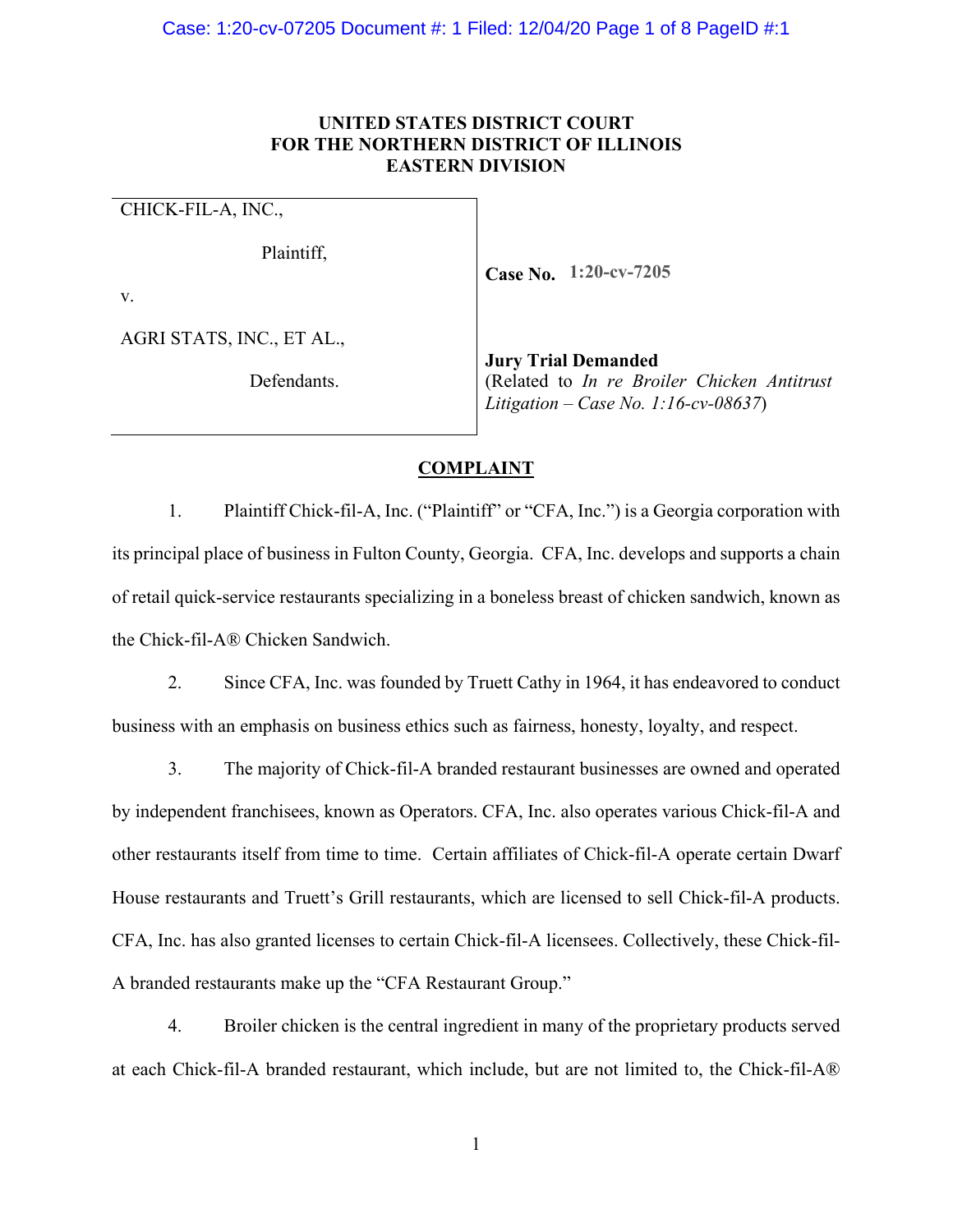#### Case: 1:20-cv-07205 Document #: 1 Filed: 12/04/20 Page 2 of 8 PageID #:2

Chicken Sandwich, the Grilled Chicken Sandwich, the Spicy Chicken Sandwich, and the Chickfil-A® Nuggets. These proprietary chicken products have directly contributed to the success and growth of the CFA Restaurant Group into one of the nation's largest quick service restaurant chains.

5. To ensure consistency in taste and quality of products served across multiple locations spanning multiple states, CFA, Inc. negotiated and contracted directly with certain Defendants for the production and supply of its chicken according to CFA, Inc.'s unique recipes and specifications. These negotiations and contracts governed the price at which certain Defendants agreed to supply the CFA Restaurant Group with broiler chicken.

6. CFA, Inc. provided certain Defendants with instructions regarding each step of the preparation and packaging process for the chicken products sold by the CFA Restaurant Group, including the recipe for those products and specific requirements for packaging and labeling those products.

7. CFA, Inc. also utilized distributors such as Armada Supply Chain Solutions, LLC and Armada Warehouse Solutions, LLC (collectively "Armada"), Golden State Foods Corp. and Quality Custom Distribution Services, Inc. (collectively "GSF/QCD"), and Meadowbrook Meat Company, Inc. and McLane Foodservice, Inc. (collectively "MBM/McLane"), to serve the CFA Restaurant Group. For purposes of this action, Armada, GSF/QCD, and MBM/McLane have all assigned their claims arising out of these transactions to CFA, Inc.

8. CFA, Inc. brings this action on its own behalf, and additionally and alternatively, as assignee of Armada, GSF/QCD, MBM/McLane, and their affiliates (collectively "Assignors"). All references in this Complaint to "CFA, Inc." or "Plaintiff" include Chick-fil-A, Inc.'s Assignors.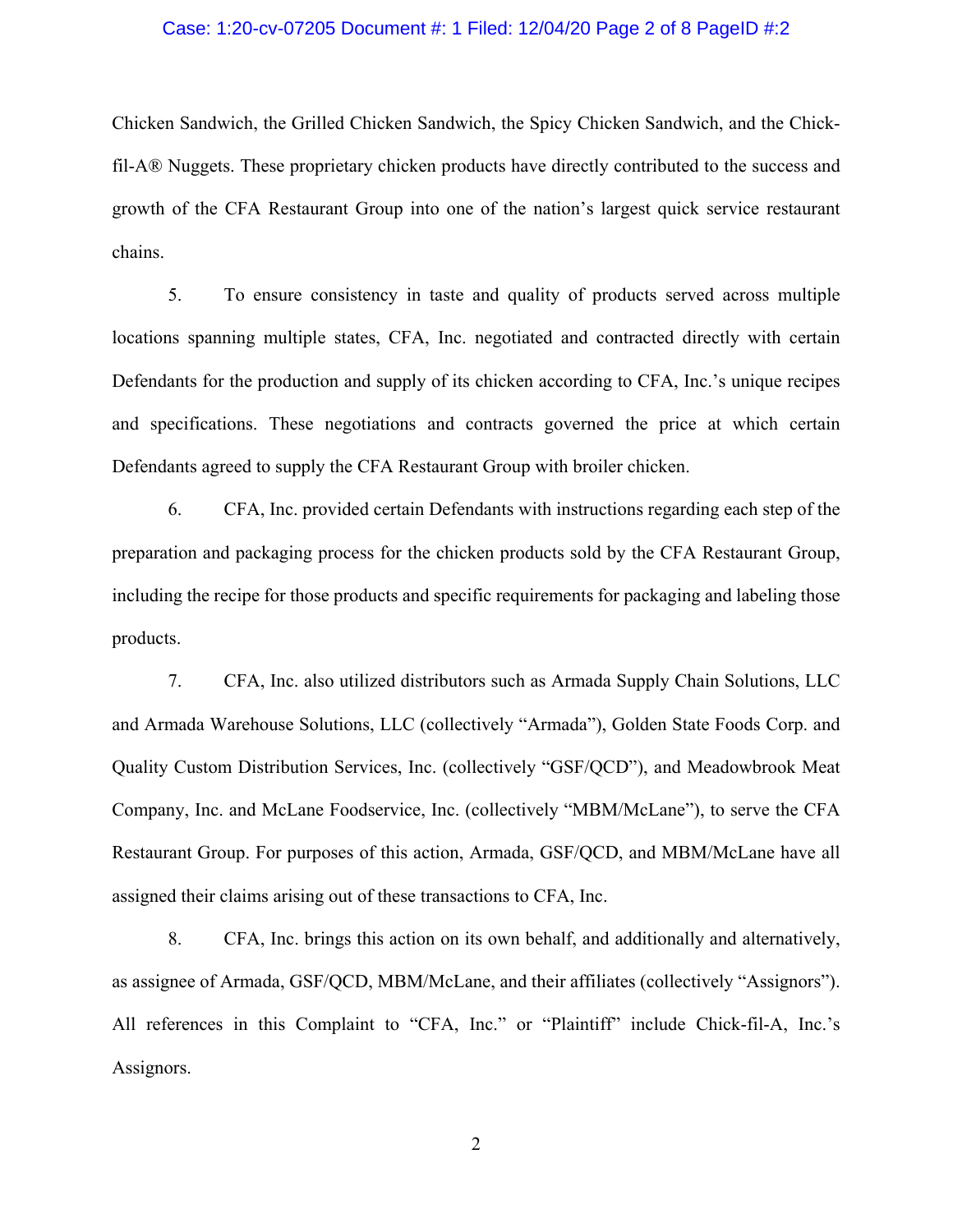# Case: 1:20-cv-07205 Document #: 1 Filed: 12/04/20 Page 3 of 8 PageID #:3

9. CFA, Inc. and/or its Assignors purchased billions of dollars worth of broiler chicken from Defendants and/or their co-conspirators throughout the relevant period at prices that were artificially inflated due to the conduct outlined below. As such, CFA, Inc. and the CFA Restaurant Group sustained injury and damages to their businesses as a proximate result of the antitrust violations and other unlawful activities alleged in this Complaint.

10. CFA, Inc. brings this action for damages under the federal antitrust laws against the defendants identified below and incorporates by reference Direct Action Plaintiffs' Consolidated Complaint and Demand for Jury Trial [ECF Nos. 3924, 3922] filed in *In re Broiler Chicken Antitrust Litigation*, 1:16-cv-08637 (N.D. Ill.) on October 23, 2020.<sup>1</sup>

11. CFA, Inc. joins Section II of the Direct Action Plaintiffs' Consolidated Complaint and Demand for Jury Trial [ECF Nos. 3924, 3922], adding the following to specify CFA, Inc.'s causes of action and the Defendants and Co-Conspirators in CFA, Inc.'s action.

.

<sup>&</sup>lt;sup>1</sup> Pursuant to the Court's orders in *In re Broiler Chicken Antitrust Litig.*, 1:16-cv-08637, the Direct-Action Plaintiffs filed "a consolidated complaint" [ECF Nos. 3778, 3652, 3525] containing "all the allegations the Direct-Action Plaintiffs make against all Defendants" on October 23, 2020 [ECF Nos. 3924, 3922]. The Court's orders did not address how DAPs seeking to file new complaints after the filing of Direct Action Plaintiffs' Consolidated Complaint and Demand for Jury Trial should proceed. In an effort to promote efficiency, Plaintiff files this abbreviated pleading that incorporates by reference and adopts the allegations set forth in Direct Action Plaintiffs' Consolidated Complaint and Demand for Jury Trial. If the Court prefers a different form or process, Plaintiff will withdraw this pleading and proceed according to the Court's direction.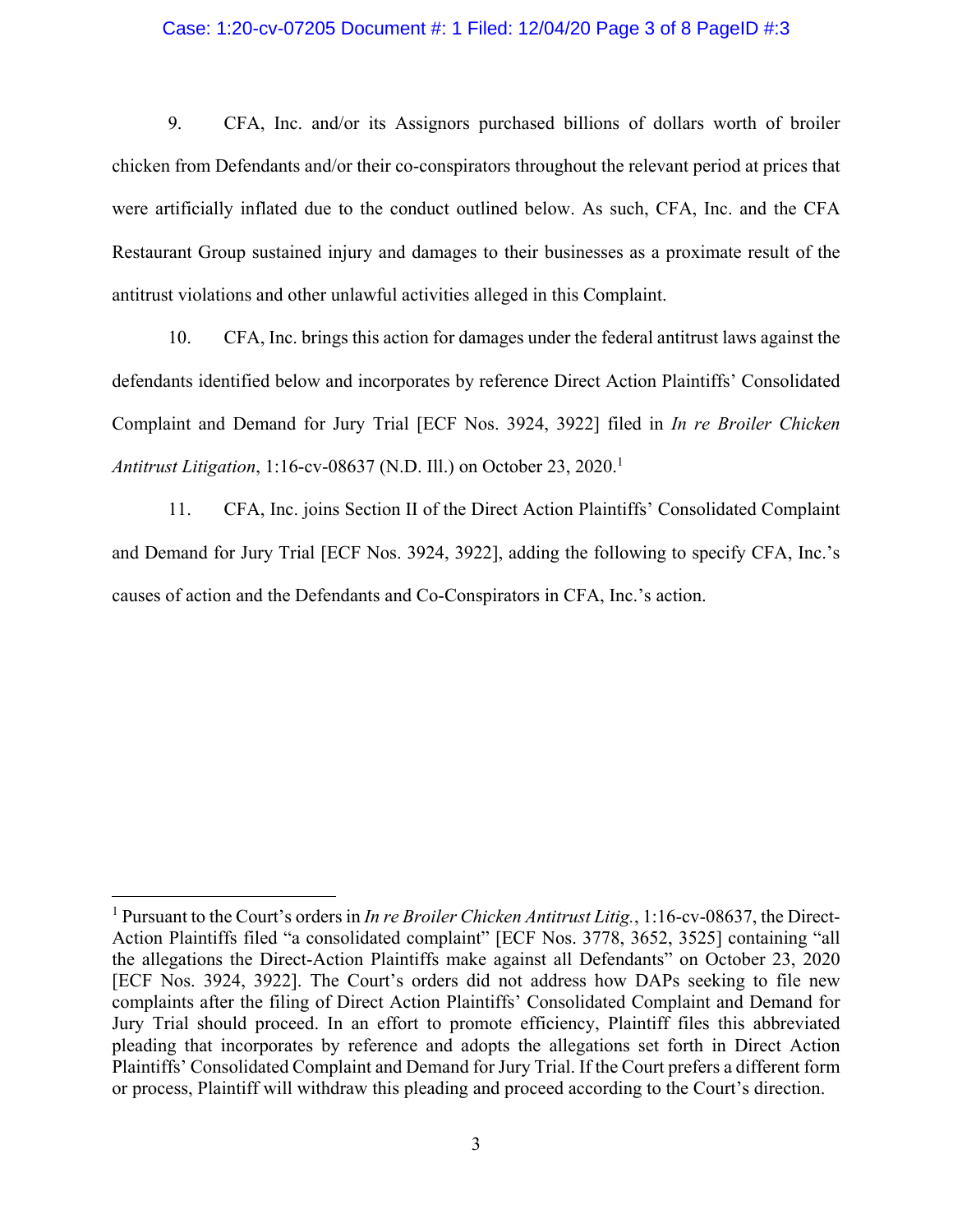| <b>Plaintiff Name</b> | <b>Operative</b><br>Complaint<br>(Reference is<br>to Sealed<br>Version, if<br>applicable) | <b>Named Defendants</b><br>(Not Previously<br>Dismissed) | Named-Co-<br><b>Conspirators (if</b><br>any) <sup>2</sup> | <b>Causes of Action</b>    |
|-----------------------|-------------------------------------------------------------------------------------------|----------------------------------------------------------|-----------------------------------------------------------|----------------------------|
| Chick-fil-A,          | <b>TBD</b>                                                                                | Agri Stats; Case;                                        | Amick; Fieldale;                                          | Count I (Sherman Act)      |
| Inc.                  |                                                                                           | Claxton; Foster                                          | George's; Marshall                                        | Claim for all              |
|                       |                                                                                           | Farms; Harrison;                                         | Durbin; Peco                                              | Anticompetitive Conduct);  |
|                       |                                                                                           | House of Raeford;                                        |                                                           | Count II (Sherman Act      |
|                       |                                                                                           | Keystone Foods;                                          |                                                           | Claim for Output           |
|                       |                                                                                           | Koch; Mar-Jac;                                           |                                                           | Restriction, Pled in the   |
|                       |                                                                                           | Mountaire; O.K.                                          |                                                           | Alternative to Count I);   |
|                       |                                                                                           | Foods; Perdue;                                           |                                                           | Count III (Sherman Act     |
|                       |                                                                                           | Pilgrim's Pride;                                         |                                                           | Claim for GA Dock          |
|                       |                                                                                           | Sanderson; Simmons;                                      |                                                           | Manipulation, Pled in the  |
|                       |                                                                                           | Tyson; Wayne                                             |                                                           | Alternative to Count I);   |
|                       |                                                                                           |                                                          |                                                           | Count LVII (Sherman Act    |
|                       |                                                                                           |                                                          |                                                           | Claim for Bid Rigging,     |
|                       |                                                                                           |                                                          |                                                           | Pled in the Alternative to |
|                       |                                                                                           |                                                          |                                                           | Count I)                   |

12. In addition to the above information, CFA, Inc. also adds the following additional count to Direct Action Plaintiffs' Consolidated Complaint and Demand for Jury Trial [ECF Nos. 3924, 3922].

# **COUNT LVII VIOLATION OF 15 U.S.C. § 1 (AGAINST CASE, CLAXTON, KOCH, MAR-JAC, PERDUE, PILGRIM'S PRIDE, SANDERSON, AND TYSON FOR BID-RIGGING)**

13. CFA, Inc. incorporates by reference and adopts the allegations set forth in Direct

Action Plaintiffs' Consolidated Complaint and Demand for Jury Trial [ECF Nos. 3924, 3922], and

the allegations in the superseding indictment returned by the grand jury in *United States v. Jayson* 

*Jeffrey Penn, et al.*, 20-cv-152 (D. Colo.) [ECF No. 101], on October 6, 2020.

L

 $2^2$  By virtue of Plaintiff previously being a member of the putative class of direct purchasers, Plaintiff was also a member of the settlement classes that were certified with respect to Fieldale Farms Corporation, George's, Inc. and George's Farms, Inc., Peco Foods, Inc., and Amick Farms, LLC. While Plaintiff has not named these corporations as defendants, Plaintiff nonetheless has named these corporations as co-conspirators in order to describe their conduct and contributions to the unlawful conspiracy.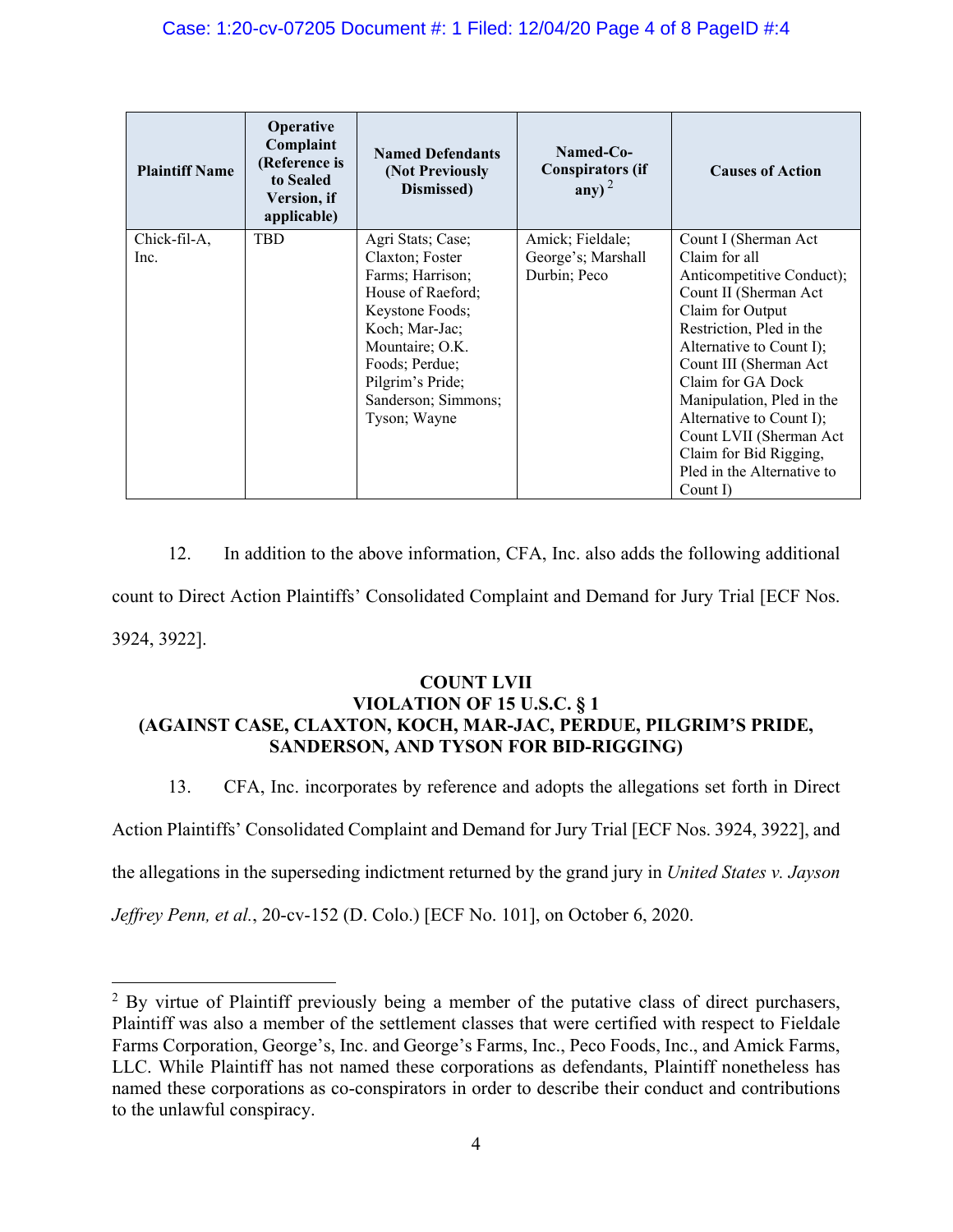#### Case: 1:20-cv-07205 Document #: 1 Filed: 12/04/20 Page 5 of 8 PageID #:5

14. The Superseding Indictment describes bid-rigging conduct that specifically affected one of the victims identified in the Superseding Indictment by the pseudonym QSR-5.

15. According to the Superseding Indictment, on or about February 11, 2014, QSR-5 announced plans to serve antibiotic free or No Antibiotics Ever ("NAE") broiler chicken meat at all of QSR-5's restaurants within the following five years.

16. Following QSR-5's announcement, a number of Defendants communicated via phone and text message in order to share and coordinate confidential bidding and pricing information in connection with QSR-5's request for bids relating to its planned transition to only serving ABF broiler chicken meat.

17. CFA, Inc. is the victim identified in the Superseding Indictment by the pseudonym QSR-5.

18. CFA, Inc. was directly and proximately injured by the bid-rigging conduct described above and in the Superseding Indictment.

19. Defendants' unlawful contract, combination or conspiracy had the following direct, substantial, and reasonably foreseeable effects on commerce in the United States: (1) prices charged to, and paid by, CFA, Inc. for chicken were artificially raised, fixed, maintained, or stabilized at supra-competitive levels; (2) CFA, Inc. was deprived of the benefits of free, open, and unrestricted competition in the United States chicken market; and (3) competition in establishing the prices paid for chicken in the United States was unlawfully restrained, suppressed, or eliminated.

20. Defendants' above-described anticompetitive activities directly and proximately caused injury to CFA, Inc. in the United States.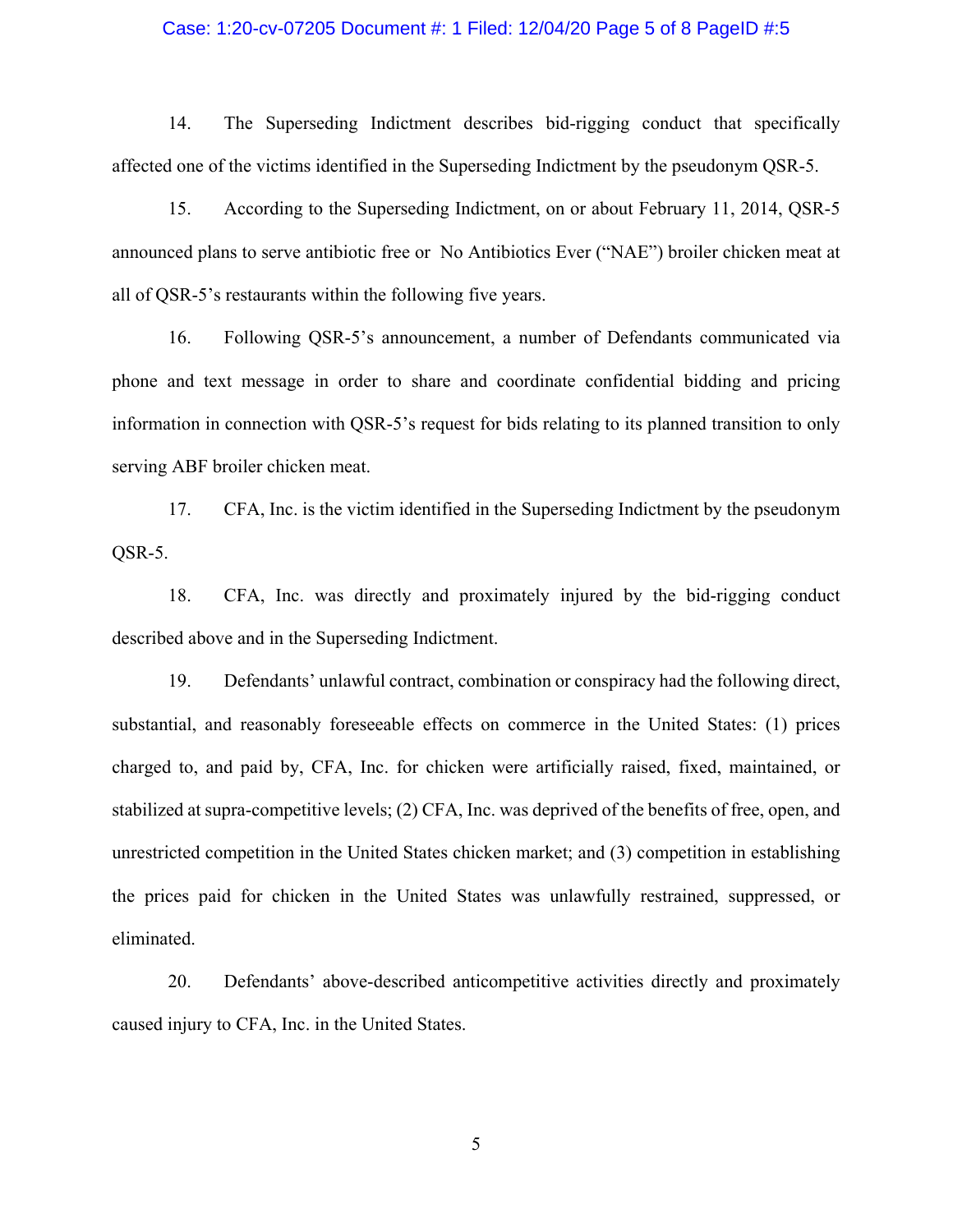#### Case: 1:20-cv-07205 Document #: 1 Filed: 12/04/20 Page 6 of 8 PageID #:6

21. As a direct and proximate result of Defendants' above-described unlawful conduct, CFA, Inc. paid artificially inflated prices for chicken.

22. As a direct and proximate result of Defendants' above-described anticompetitive conduct, CFA, Inc. was damaged in its business or property by paying prices for chicken that were higher than they would have been but for Defendants' unlawful conduct, which has resulted in an amount of ascertainable damages to be established at trial.

23. Defendants' anticompetitive conduct described in this Complaint constitutes a per se violation of Section 1 of the Sherman Act, 15 U.S.C. § 1. Alternatively, Defendants' conduct is also unlawful under the Rule of Reason standard of antitrust liability because at all relevant times Defendants possessed significant market power in the market for broilers and their conduct had actual anticompetitive effects with no or insufficient offsetting pro-competitive justifications.

# **PRAYER FOR RELIEF**

WHEREFORE, CFA, Inc. respectfully requests that the Court:

A. Enter joint and several judgments against Defendants in favor of CFA, Inc.;

B. Award CFA, Inc. damages against Defendants in a joint and several judgment for an amount to be determined at trial to the maximum extent allowed under the claims stated above as well as treble damages, any other enhancement of damages, attorneys' fees, expenses, and costs as provided by law;

C. Award CFA, Inc. its pre- and post-judgment interest as provided by law, with such interest to be awarded at the highest legal rate;

D. Award CFA, Inc. its attorneys' fees, litigation expenses, and costs, as provided by law, including the federal antitrust laws; and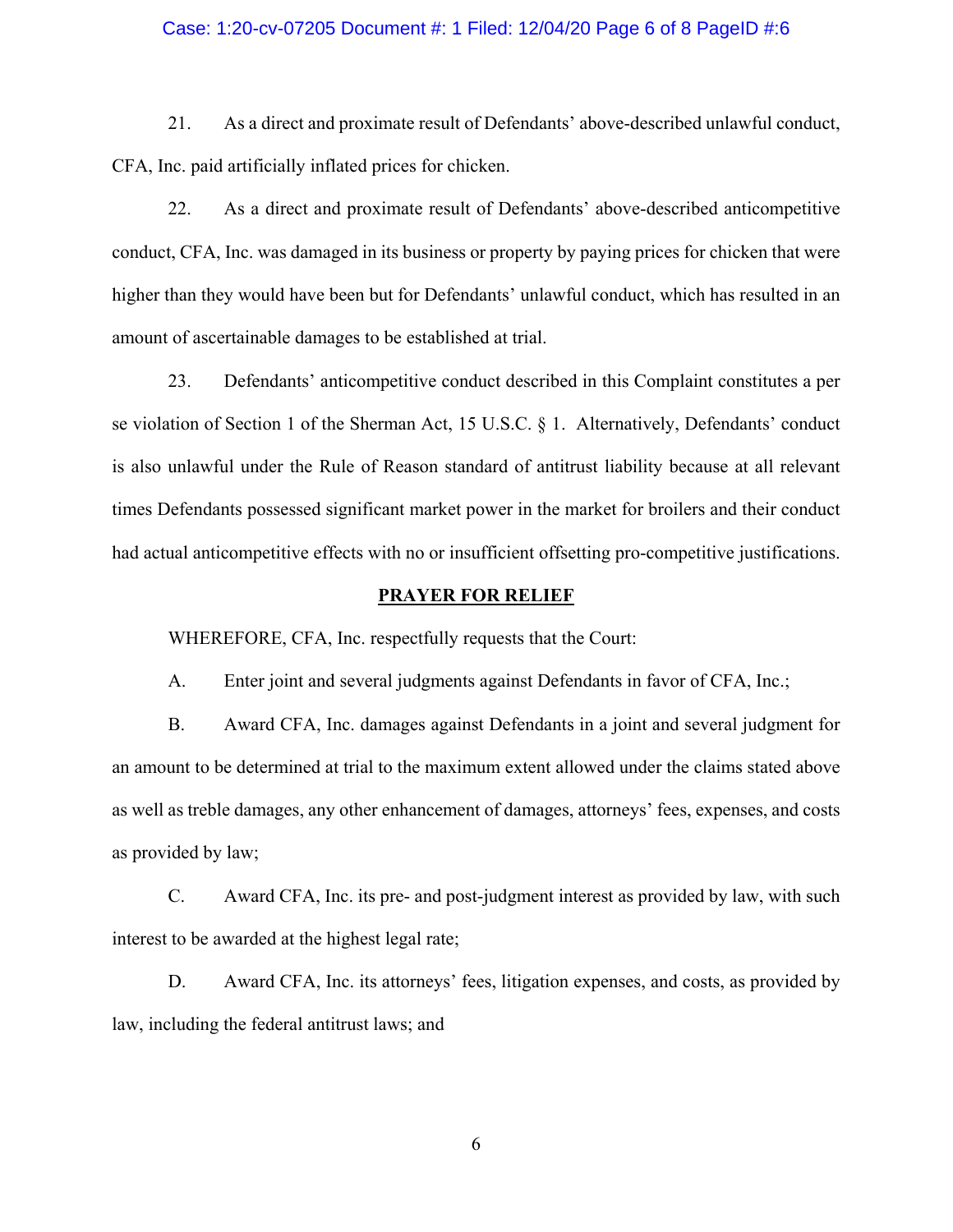# Case: 1:20-cv-07205 Document #: 1 Filed: 12/04/20 Page 7 of 8 PageID #:7

E. Grant CFA, Inc. such other and further relief that the Court may deem just and proper.

# **JURY DEMAND**

Pursuant to Federal Rule of Civil Procedure 38, CFA, Inc. demands a trial by jury on all

issues so triable.

Respectfully Submitted,

Dated: December 4, 2020 /s/ Matthew J. Calvert

Matthew J. Calvert (*pro hac vice* pending) HUNTON ANDREWS KURTH LLP Bank of America Plaza, Suite 4100 600 Peachtree Street NE Atlanta, GA 30308 (404) 888-4000 mcalvert@huntonak.com

Ryan P. Phair (#479050) Craig Y. Lee (admitted *pro hac vice*) Emily K. Bolles (admitted *pro hac vice*) Christopher C. Brewer (admitted *pro hac vice*) HUNTON ANDREWS KURTH LLP 2200 Pennsylvania Avenue, NW Washington, D.C. 20037-1701 (202) 955-1500 rphair@huntonak.com craiglee@huntonak.com ebolles@huntonak.com brewerc@huntonak.com

John S. Martin (admitted *pro hac vice*) HUNTON ANDREWS KURTH LLP Riverfront Plaza, East Tower 951 East Byrd Street Richmond, VA 23219-4704 (804) 788-8200 marinj@huntonak.com